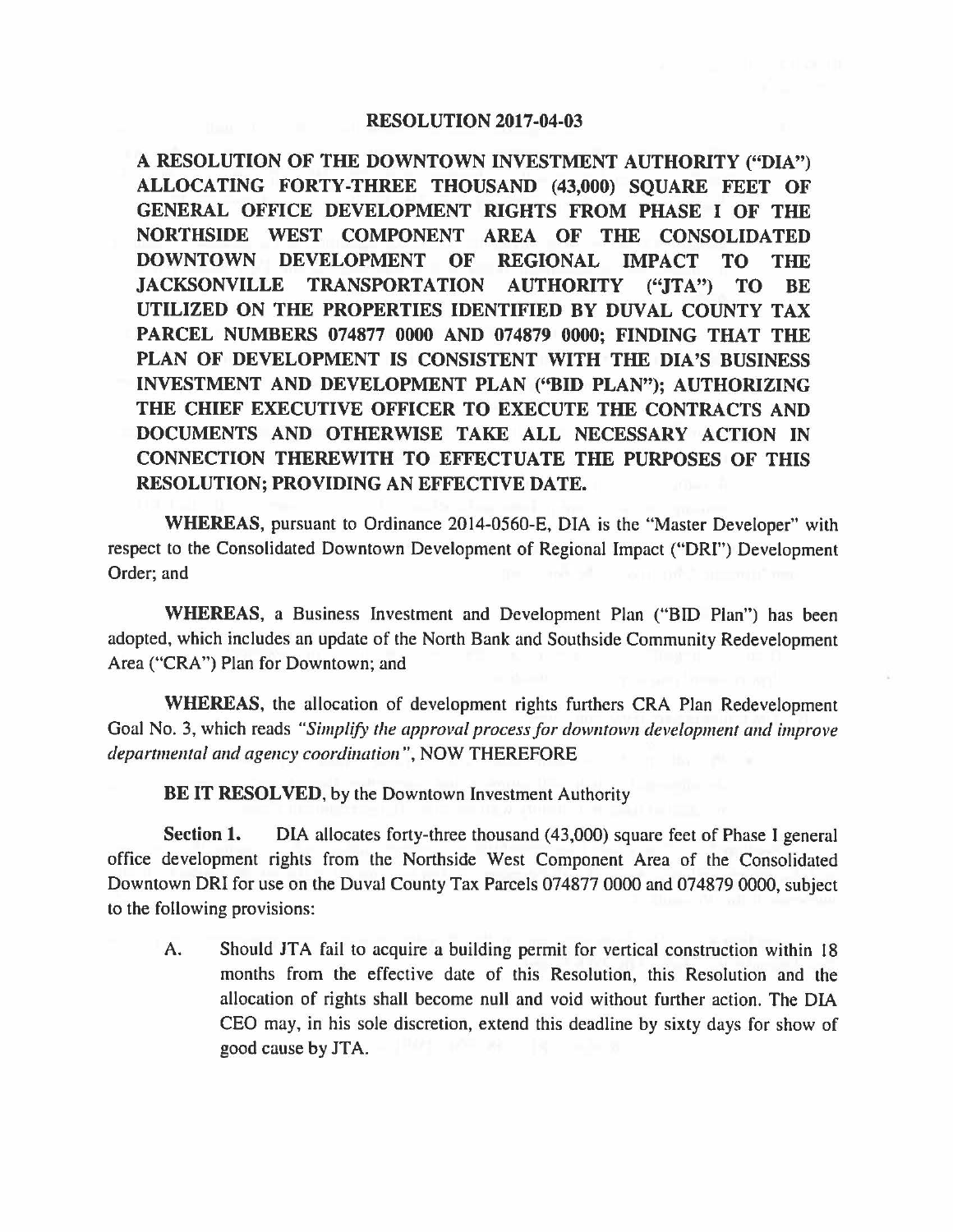## RESOLUTION 2017-04-03 PAGE2OF3

- B. Should JTA fail to commence vertical construction within 24 months from the effective date of this Resolution, this Resolution and the allocation of rights shall become null and void without further action. The DIA CEO may, in his sole discretion, extend this deadline by sixty days for show of good cause by JTA.
- C. Should JT A fail to meet any of the deadlines identified in Paragraphs A through B, above, the development rights will revert back to the DIA without further action.
- D. Any proposed assignment by JTA of the allocation of development rights shall be subject to the prior written approval of the Chief Executive Officer of the DIA ("CEO"), not to be unreasonably withheld, conditioned, or delayed. Any such assignee shall be an affiliate or related company of developer and shall provide documentation and other information as reasonably requested by the CEO demonstrating it has the experience and financial capability of completing the development of the Property. Such assignee must enter into an assignment and assumption agreement in form and content as reasonably approved by the CEO.

**Section 2.** The DIA hereby finds that this Resolution is supported by the following Goal and Strategic Objective of the BID Plan:

A. Strategic Goal:

Goal 3: Simplify the approval process for downtown development and improve *departmental and agency coordination* 

- B. The following strategic objectives:
	- Provide publicly-owned land and building space for public and private development which will support and strengthen Downtown's commercial and residential base and comply with the other Redevelopment Goals.

**Section 3.** The Chief Executive Officer is hereby authorized to execute the contracts and documents and otherwise take all necessary action in connection therewith to effectuate the purposes of this Resolution.

**Section 4.** The Effective Date of this Resolution is the date upon execution of this Resolution by the Chair of the DIA Board.

## (SIGNATURES ON FOLLOWING PAGE)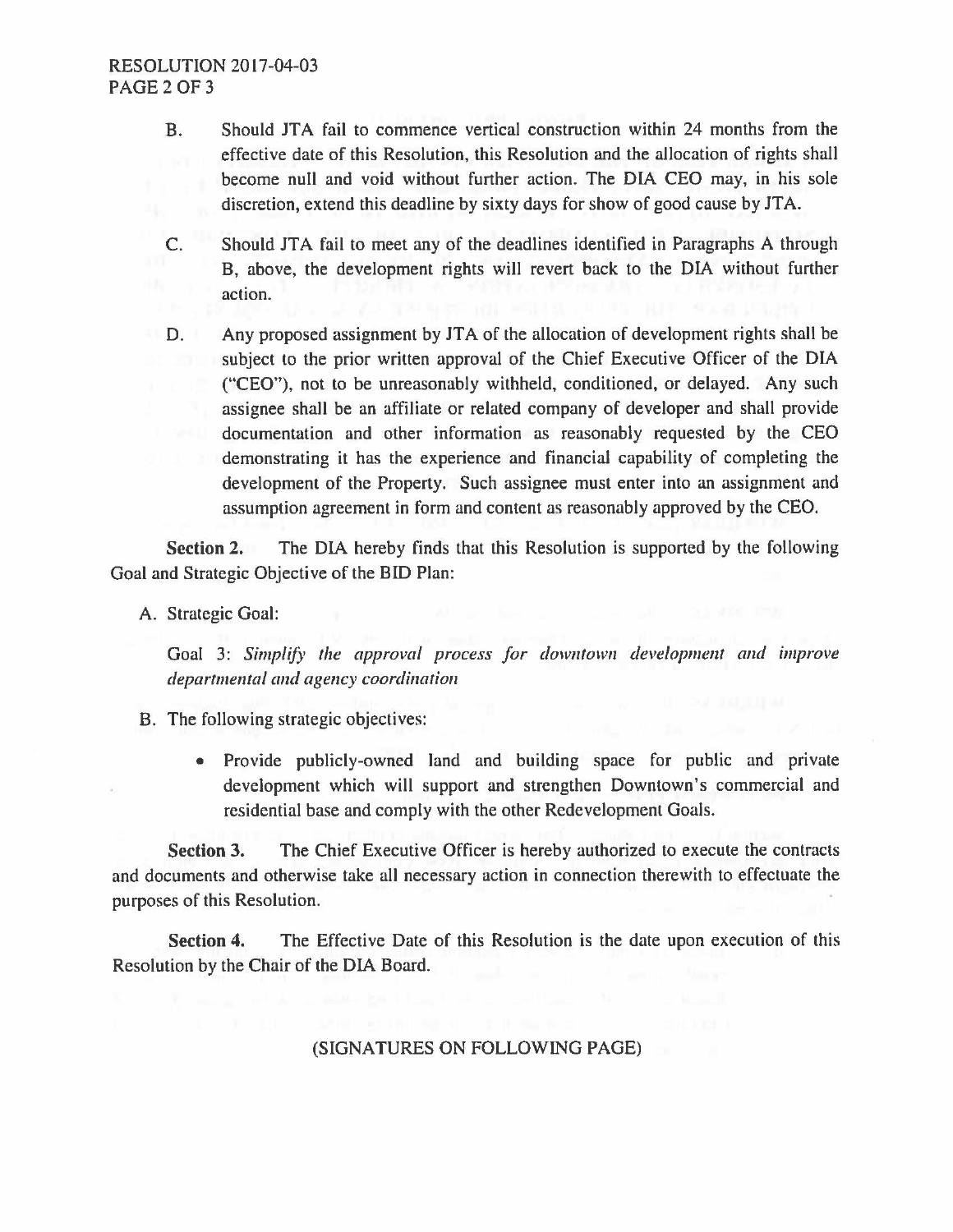RESOLUTION 2017-04-03 PAGE 3 OF 3

. L

WITNESS: **DOWNTOWN INVESTMENT AUTHORITY** 



April 18, 2017 Date

VOTE: In Favor:  $\frac{7}{2}$  Opposed:  $\frac{0}{2}$  Abstained:  $\frac{0}{2}$ 

FORM APPROVAL:

Office of General Counsel

÷